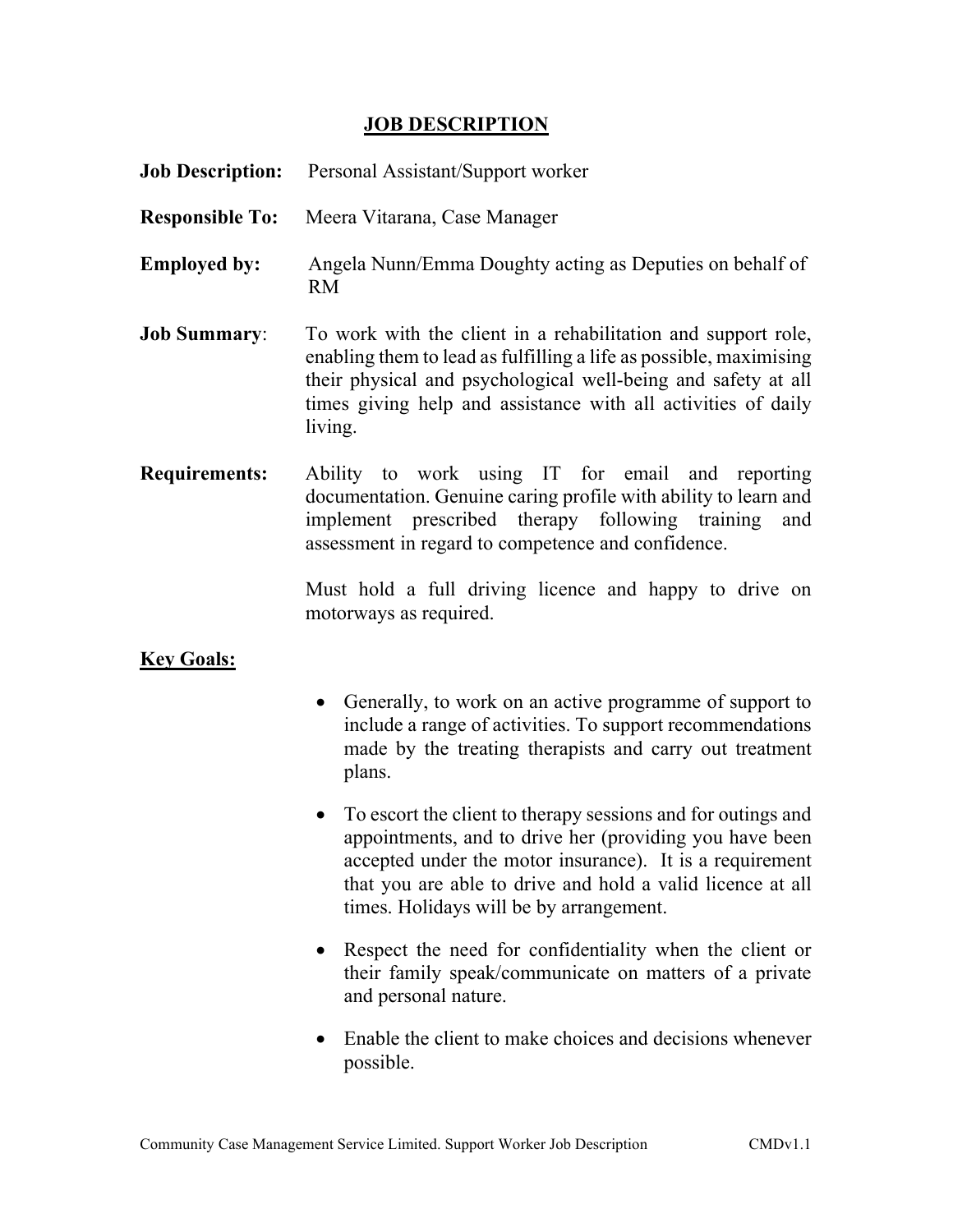- Liaise with the Case Manager regarding annual leave requests and alertness of sickness that will prevent them from working, in order that a replacement can be organised.
- Use initiative when unforeseen events occur, and to communicate with Case Manager when available to provide guidance.
- Advise Case Manager of clients physical and psychological health.
- To promote the clients wellbeing and happiness.
- Read and keep updated with all CCMS policies and procedures.

## Aids to Daily Living:

- Report any hazards or health and safety concerns as soon as possible.
- Check all equipment is in safe working order as per risk assessment requirements.
- Take the client shopping, outings etc.
- Ensure she takes part in daily tasks where possible. Encourage her to be as independent as possible.
- Petty Cash: Be responsible for any "petty cash" which may be made available to you and keep a record of expenditure with receipts for the Case Manager.
- Pay Monthly: A form will be forwarded to you for completion regarding details required. Hours will be collected on order to be sent to payroll before the last Friday in the month. You will be paid by cheque/BACS for the  $1<sup>st</sup>$  of each month or as soon as can be arranged thereafter.
- Contract: There will be a three-month probationary period with a formal appraisal three months thereafter.